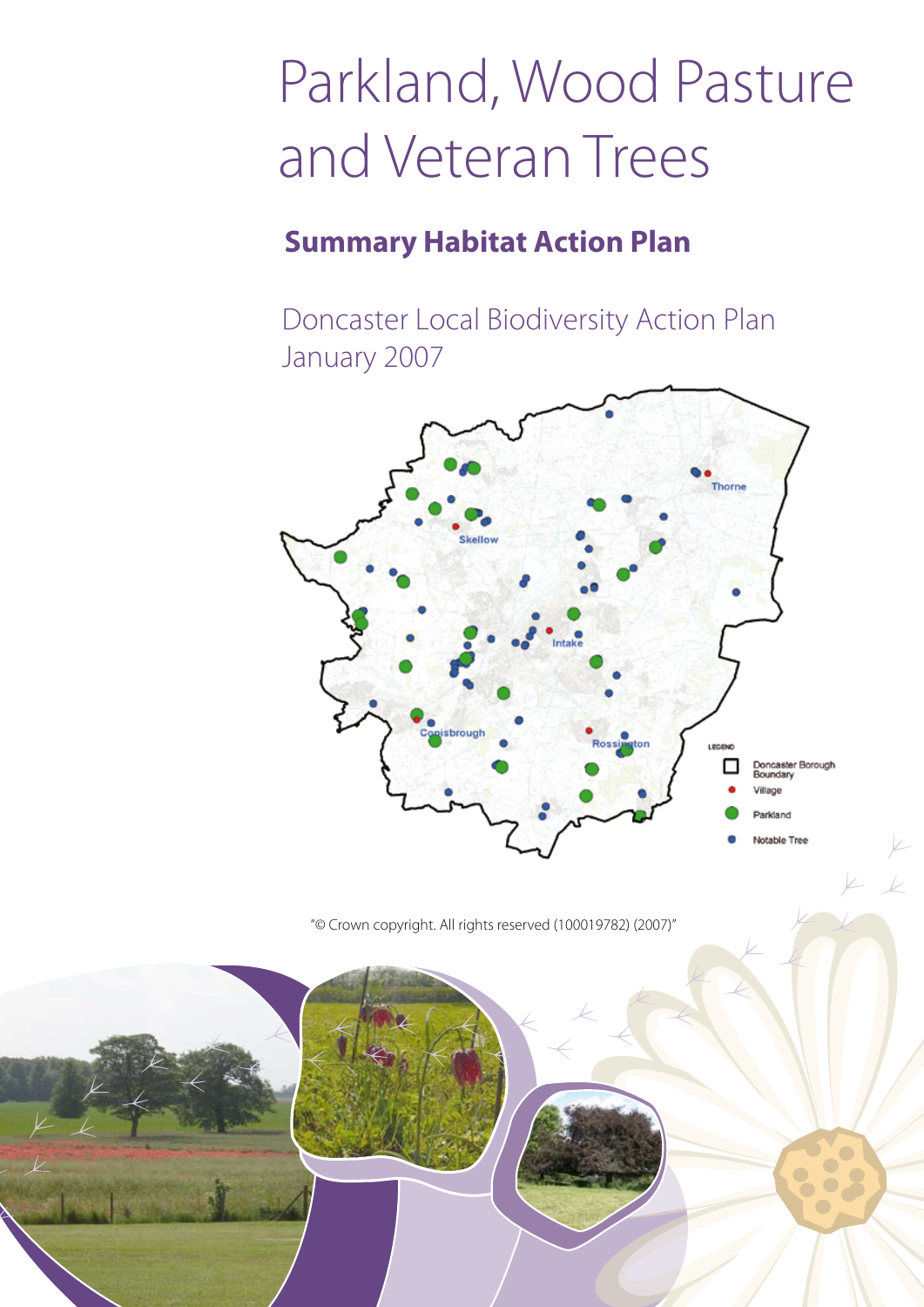#### 1 Habitat description

Parklands consist of large, open-grown or high forest trees at various densities, in a matrix of grazed grassland, heathland and/or woodland floras. Parklands are historically the expanse of grounds associated with a hall or manor house, beyond the immediate formal gardens. Livestock would have the reign of the parklands and it is the continual low density grazing without any grassland improvement that has shaped the parkland landscape. The parklands would have been 'semi-designed' with some purposeful placement of trees.

Wood pasture is now not significantly distinctive from parkland in appearance, but typically originates from woodland that has been altered by grazing rather than the more formally laid-out parkland. The grazing of woodland results in alterations to the woodland plant communities, creating a more open structure and benefiting species not normally successful in a more close woodland setting.

Veteran trees are of interest biologically, culturally or aesthetically because of their age, size or condition. They often represent the last remnants of an ancient woodland or hedgerow. Veteran pollarded willows are a distinctive feature in the Borough, being characteristic of old hedgerows by ditches in the Sykehouse area.

#### 2 Characteristic species

Pendunculate oak Hawthorn Sycamore Elder Noctule bat

Daubenton's bat Natterer's bat Pipistrelle Hawfinch Lesser spotted

woodpecker Spotted flycatcher Oak bush cricket

### 3 Current factors causing loss or decline

- Neglect and loss of expertise of traditional tree management techniques.<br>• Agricultural improvement can cause the loss of pasture, and veteran trees
- Agricultural improvement can cause the loss of pasture, and veteran trees in an arable landscape can suffer from chemical improvement of the land, close ploughing and the removal of lower limbs to allow machinery to manoeuvre.
- The improvement of grassland around veteran trees can also place stress on an ancient tree, reduce its biodiversity value and kill off fungi species.
- Built development can cause the loss of sites, or can stress and damage a veteran tree to the extent that is soon dies after the development is completed, even if it has been retained within the new development.
- Public access to sites can raise health and safety issues resulting in the removal of veteran trees and dead wood considered 'unsafe', or for tidiness.
- Alterations to site hydrology can also be fatal to veteran trees, with the effects only being seen some time after the event.
- 'Restoration' of historic landscapes can threaten valuable wildlife habitats.
- Loss of parts of a site will result in fragmentation and isolation of remnants. Many species that live on old trees are unable to move between sites due to their poor powers of dispersal.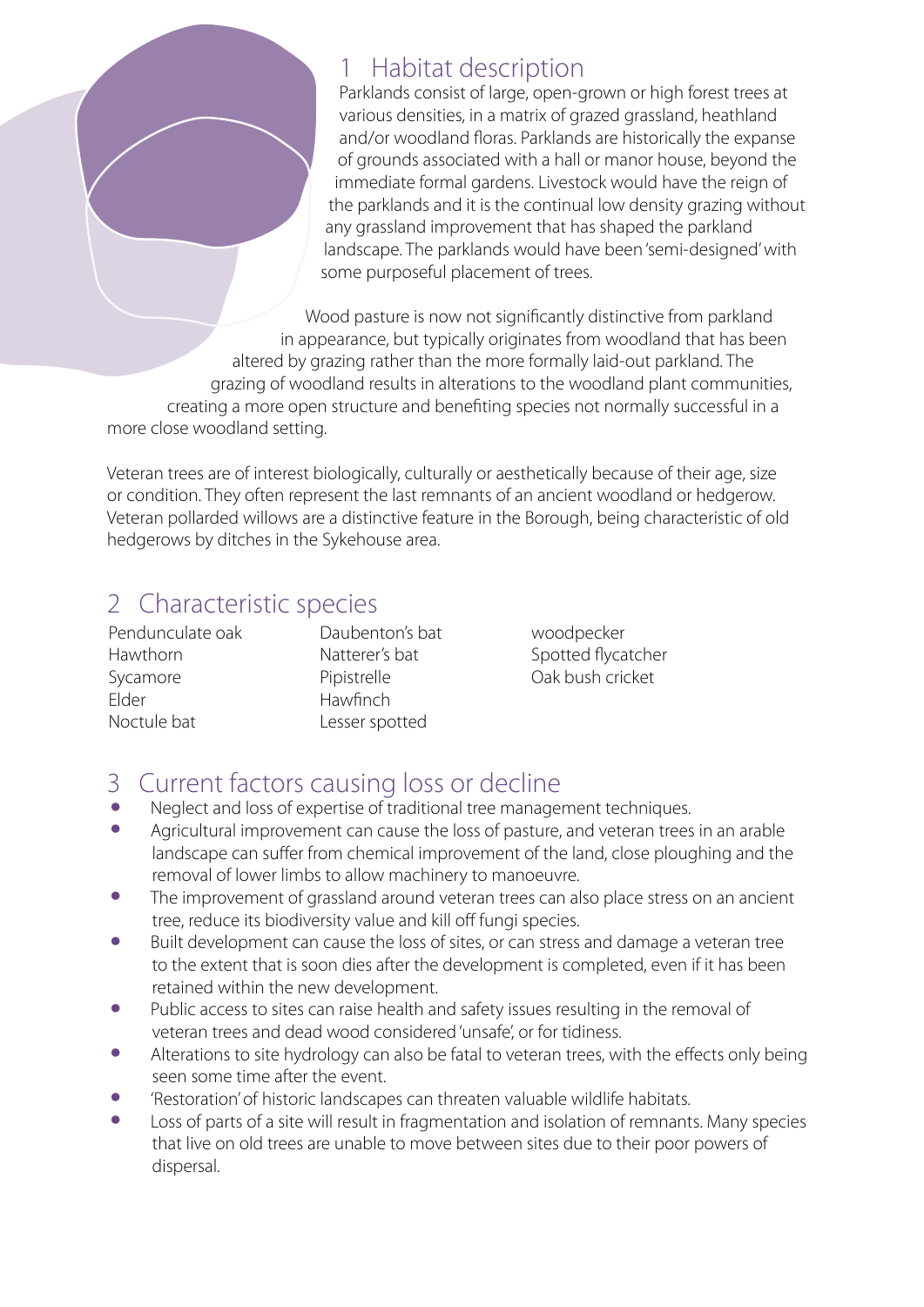# 4 Objectives, targets & proposed action

| Objective                                                                                                              | <b>Target</b>                                  | Ref | Action                                                                                                                                                                                                                                                                               | <b>Lead &amp; Partners</b>                                                                                                           |
|------------------------------------------------------------------------------------------------------------------------|------------------------------------------------|-----|--------------------------------------------------------------------------------------------------------------------------------------------------------------------------------------------------------------------------------------------------------------------------------------|--------------------------------------------------------------------------------------------------------------------------------------|
| 1) To ensure the protection<br>and maintenance of existing<br>parklands and wood<br>pasture.                           | 50% of sites by 2008, all by<br>2010.          | 1.4 | Identify and audit all parkland<br>habitats in the Doncaster area,<br>developing standard assessment<br>criteria. Include an audit of the<br>parkland, and a survey of the<br>most important trees within each<br>parkland. Undertake invertebrate<br>surveys of each parkland site. | DMBC, Doncaster<br>Naturalists' Society<br>(DNS), Yorkshire<br>Wildlife Trust (YWT),<br>Natural England (NE),<br>Consultancy surveys |
| 2) To restore degraded sites<br>and ensure the appropriate<br>management of parklands<br>and wood pasture.             | 20 trees by 2008, 20 further<br>trees by 2010. | 2.4 | Revisit the trees within/added to<br>the Notable and Venerable Trees<br>survey, meet landowners and<br>advise on management. Produce<br>individual management sheets for<br>each.                                                                                                    | <b>DMRC</b>                                                                                                                          |
|                                                                                                                        | By 2008.                                       | 2.5 | All DMBC staff involved in the<br>management of trees to attend<br>a veteran tree workshop and be<br>made aware of British Standard<br>- Trees in Relation to Construction.                                                                                                          | <b>DMBC</b>                                                                                                                          |
| 3) To create 2 ha of wood<br>pasture/parkland or<br>complementary habitat<br>adjacent to parkland and<br>wood pasture. | 1 ha by 2010.                                  | 3.4 | Recreate parkland/wood pasture<br>landscapes on an old colliery site.                                                                                                                                                                                                                | <b>DMBC</b>                                                                                                                          |
| 4) Raise public awareness of<br>the importance and special<br>characteristics of parkland<br>and wood pasture.         | By 2010.                                       | 4.4 | Develop a fungi atlas for the<br>Doncaster Borough.                                                                                                                                                                                                                                  | <b>DMBC</b>                                                                                                                          |